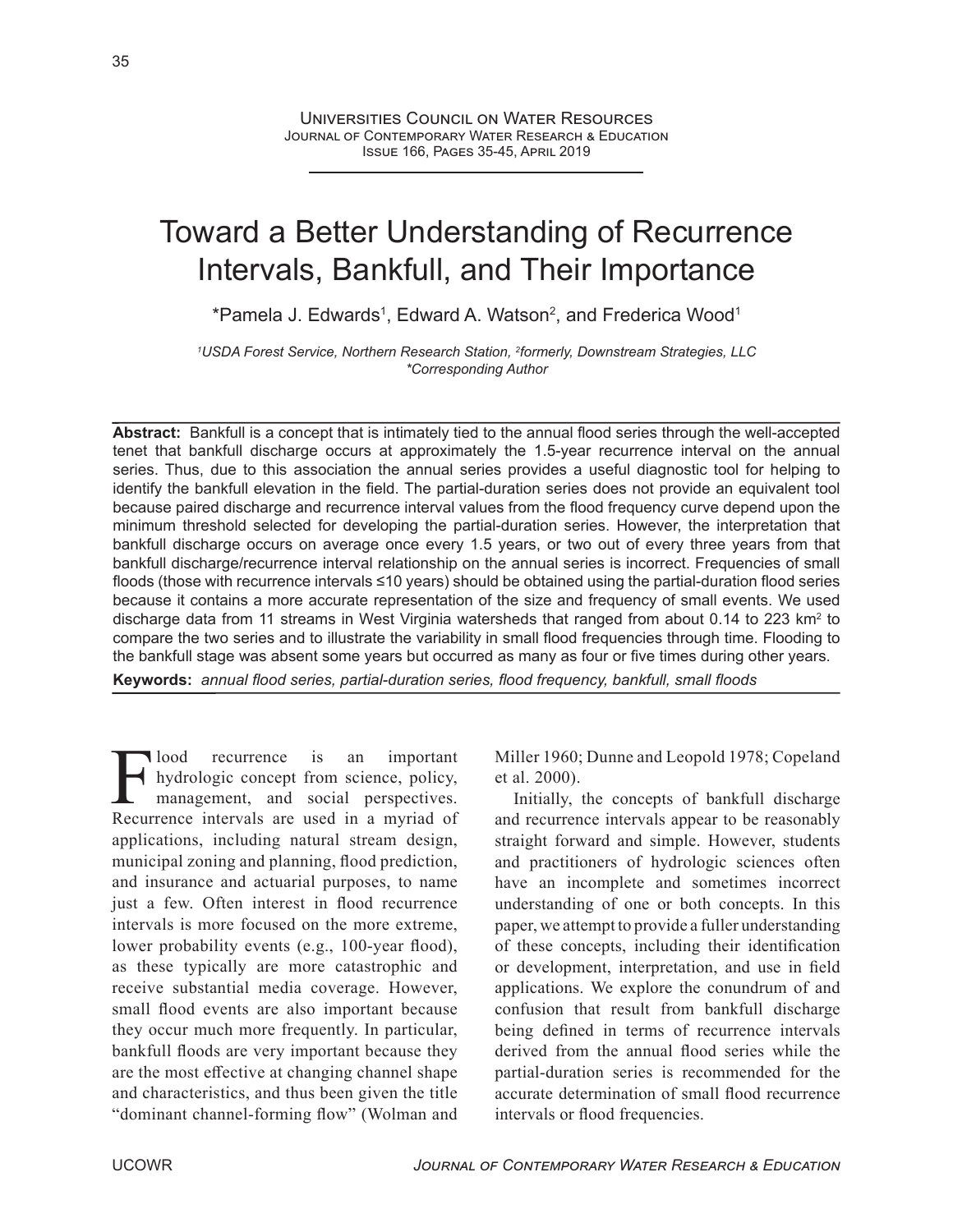# **Concepts**

#### **Bankfull and Bankfull Discharge**

The term bankfull is used commonly to describe both a position on the stream or river bank that approximates the stage at which water overflows onto the floodplain as well as the specific discharge present when the water surface is at bankfull. For clarity in this paper, we use the term bankfull to reference the position or associated stage, and the term bankfull discharge to describe the flow rate  $(e.g., m<sup>3</sup> s<sup>-1</sup>)$  at that stage.

To ensure correct estimates of bankfull and bankfull discharge, such as for natural stream design, both metrics should be determined from field observations. Bankfull should be determined along a reach (vs. a single location) using characteristics that are appropriate for that type of channel, and the characteristics should be verified using a reference reach. These include a variety of features, such as the mean elevation of the top of channel bars, the lower edge of perennial vegetation, the top of the streambank, and the highest scour line (Williams 1978; Wiley et al. 2002), with the specific bankfull-defining features in part depending on the type of channel (e.g., alluvial, presence or absence of a developed floodplain, etc.). There are a number of sources, such as Harrelson et al. (1994), Leopold et al. (1995), Wolman et al. (2003), and Verry (2005), that provide detailed instruction for identifying bankfull in various regions or conditions.

Bankfull discharge is unique to each stream or river, depending upon several factors, including size of the waterway and contributing area, underlying geology, channel geometry, and physiographic region. Consequently, bankfull discharge can range from very small values (e.g., less than  $1 \text{ m}^3 \text{ s}^{-1}$ ) to thousands of  $m^3$  s<sup>-1</sup>. Estimating bankfull discharge is a relatively straight forward task for streams and rivers that are gauged: determine bankfull, and then use the stream discharge records to identify the stage or flow associated with the bankfull position and confirm that it corresponds with a recurrence interval near 1.5 years on the annual series. If hydrologic records include only river stage, discharge for the site must be determined by other procedures such as Manning's equation.

In a given geographical region, the best predictor

of bankfull discharge and hydraulic geometry is drainage area. Regional curves can be empirically determined to relate drainage area to bankfull discharge, as well as cross-sectional area, width, and mean depth. Regional curves are valuable for use when no gauging station is present on a stream or river. A regional curve is produced by identifying potential bankfull features at multiple gauging stations in that region and then using the annual series to verify that the features are associated with a flood recurrence of approximately 1.5 years. The curves can be refined with greater numbers and broader distribution of those gauges across the region. The more refined the regional curves, the better they are for validating bankfull features on other ungauged streams within the region. The U.S. Geological Survey (USGS) has taken a lead in developing and publishing regional curves throughout the United States. For a more in-depth discussion of their value and application see Dunne and Leopold (1978), particularly pages 15-17.

#### **Recurrence Intervals**

Recurrence intervals describe the frequency, on average, at which specific types of events occur. In hydrologic sciences, recurrence intervals can be developed for streamflow or precipitation. In this paper, we focus only on flow.

Recurrence intervals are calculated from the equation:

$$
T = (n+1)/m
$$
 (Equation 1)

where  $T =$  recurrence interval,  $n =$  number of observations, and  $m = rank$  of each observation. with observations ranked in descending order (Dunne and Leopold 1978). The observations are peakflows (e.g.,  $m^3$  s<sup>-1</sup>), which can be from either the annual flood series or the partialduration flood series (described below). Plotting the recurrence interval on the X-axis and the associated instantaneous peakflow value on the Y-axis (typically using graph papers with special distributions, such as Log Pearson Type III, Pearson Type IV, Gumbel Type I, Gumbel Type III semi-logarithmic or double logarithmic, generalized Pareto [Benson 1968; Dunne and Leopold 1978; Keast and Ellison 2013]) and then fitting a smooth line to the plotted data produces the flood frequency curve.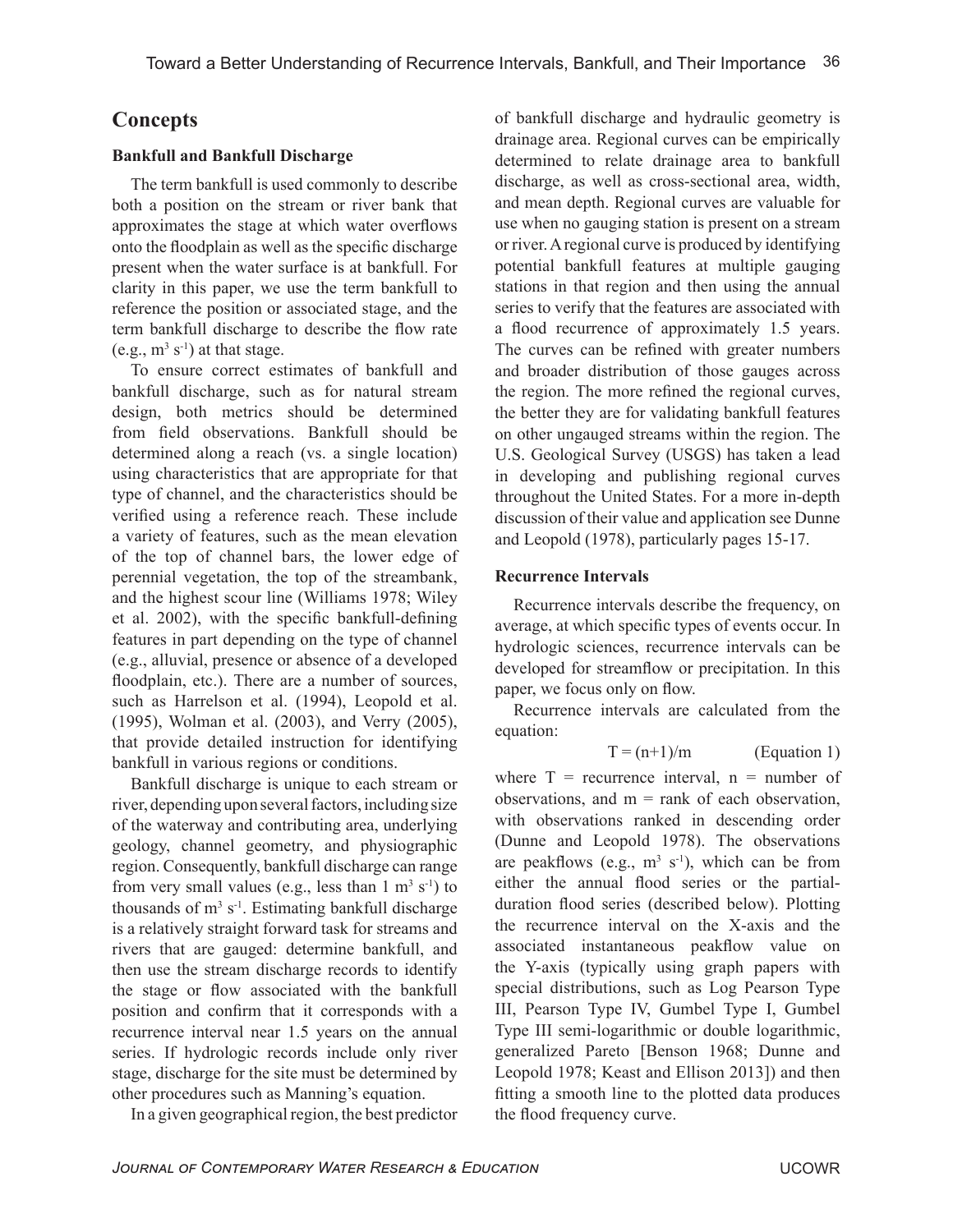#### **Annual vs. Partial-Duration Series**

As alluded to earlier, there are two series of discharge data from which recurrence intervals can be derived: the annual series and the partial-duration series. Both use similar procedures for calculating recurrence intervals but the flow data in each series differ. The annual series builds the resulting flood frequency curve from the single maximum instantaneous peakflow that occurs each year for the stream of interest, while the partial-duration series employs all the single-storm instantaneous peakflows that equal or exceed some minimum threshold (i.e., a low-end high flow) for the stream. Therefore, the partial-duration series contains the annual series as well as additional data, with most of the additional data in the partial-duration series being from smaller flood events and events with less than bankfull discharge. For equation 1 to hold, the peakflows included in the partialduration series must be temporally independent (Beguería 2005). If peaks occur so closely in time that they are not independent, the greater peakflow is the one included in the partial-duration series (Dunne and Leopold 1978).

Flood frequency curves for the annual series and the partial-duration series converge at or before the 10-year recurrence interval (Langbein 1949; Dunne and Leopold 1978; Keast and Ellison 2013). In other words for the typical duration of records, the data pairs and graphical response are very similar for the two series for events that have recurrence intervals >10 years, but they differ between the two series for recurrence intervals <10 years – the latter being the most common flood events.

This divergence of the two series raises the question: "which data series should be used to develop flood frequency curves for small floods (i.e., those with recurrence intervals <10 years)?" From purely a mathematical perspective, the answer is the partial-duration series, but for field practitioners the answer depends on the use. The partial-duration series provides a more accurate depiction of the relationship between small flood flows and their recurrence intervals or frequencies, which is described in further detail below. But from the perspective of helping to confirm the bankfull position identified in the field, the annual series serves as a diagnostic tool in a way that the partialduration series cannot. Here is why. Based on data

from many studies (e.g., Dury et al. 1963; Leopold et al. 1964; Hickin 1968; Leopold 1994), the statement "bankfull discharge from most rivers has a recurrence interval on the annual flood series of 1.5 years" (Dunne and Leopold 1978, page 315) is a well-accepted hydrologic tenet. Individual streams often show some variation in this value, but 1.5 is typically a good approximation regionally (e.g., see Castro and Jackson 2007). Therefore, once a flood frequency curve is developed from the annual series, the discharge associated with the 1.5-year recurrence interval can be used for most streams and rivers to help confirm or fine tune the position of bankfull in the field. From a practical standpoint there are few gauged streams, but even fewer gauged with equipment that provide continuous streamflow measurement to allow identification of individual storm peakflows (i.e., instantaneous peakflows) throughout the year, over multiple years as required for development of the partial-duration series. The maximum annual peakflow datasets are more readily available, which may be why the discovery of the relationship between recurrence interval and bankfull discharge was developed and reported from annual series curves.

The partial-duration series does not provide this same diagnostic capability. This is because the recurrence interval determined from the partial-duration series depends upon the selection of the minimum threshold used to define which instantaneous peaks are included in the partialduration series dataset. Raising or lowering that minimum will change the associated recurrence interval (T in eq. 1) because the number of events and rank values (respectively, n and m in eq. 1) will change. By including only the highest instantaneous value in each year, the annual series avoids the subjectivity in defining the minimum threshold and the associated variability in recurrence intervals for bankfull discharge (and other small flood events) that results.

The question about which series is appropriate for specific purposes is made even more confusing by a common misinterpretation of flood frequency recurrence intervals derived from the bankfull discharge recurrence definition. The subsequent sentence from Dunne and Leopold (1978, page 315) states – "This means that 1 year out of 1.5 or 2 years out of 3, the highest discharge for the year will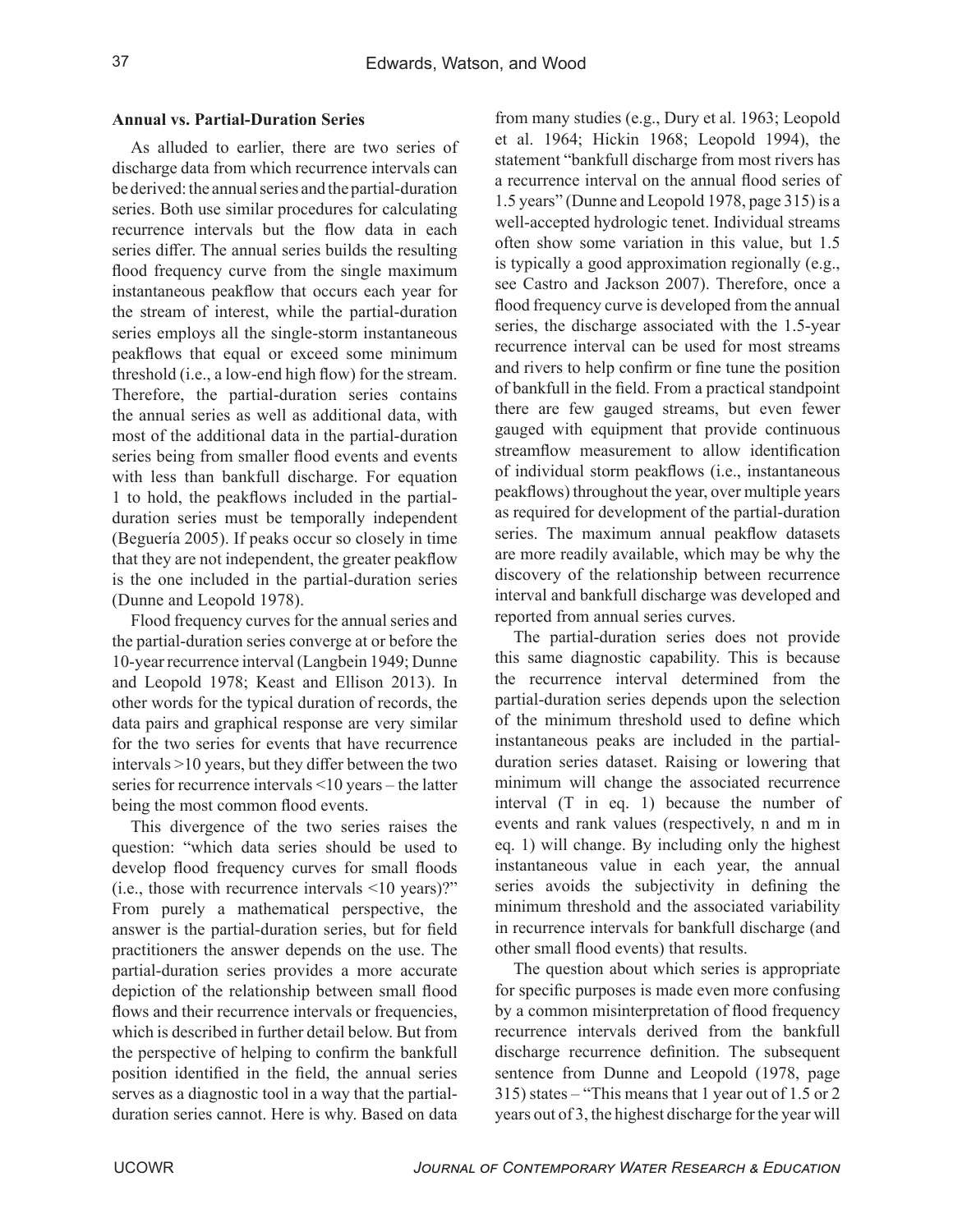be equal to or will exceed the bankfull capacity of the channel." Nearly identical, though sometimes simpler pronouncements are found elsewhere in landmark hydrologic literature (e.g., Leopold et al. 1964). Unfortunately this interpretation is incorrect, even though it is still commonly repeated by practitioners. The error in interpretation stems from the composition of the annual flood series. To estimate recurrence intervals or flood frequencies (or probability, which is the inverse of recurrence interval) accurately, the dataset must include a sufficient number of data points and sufficient duration of measurements to adequately represent the true frequency of different sized flood events. The annual series fails to represent the frequency of small floods (<10-year recurrence intervals) due to the limited amount of data (single highest discharge per year) included in the annual series. Consequently, even though bankfull discharge is *associated with* approximately the 1.5-year recurrence interval on the annual series, the actual recurrence interval or flood frequency of bankfull discharge is generally underestimated by the annual series (Armstrong et al. 2012). In other words, events that equal or exceed bankfull discharge typically occur more frequently than once out of 1.5 years or two out of three years on average, and often much more frequently.

The requirement for adequate representation of flood frequencies is the reason that the partialduration series is better suited for flood frequency analysis, especially of small events. Establishment of the minimum threshold for the development of the partial-duration series is somewhat arbitrary, but the minimum instantaneous peakflow value from the annual series is a common recommendation for use as the threshold (Dunne and Leopold 1978). With a sufficiently long record (at least 10 years), use of that threshold typically provides a robust estimate of the minimum annual peak that might be expected for a stream or river within expected climate and runoff conditions.

## **Flood Frequency Analysis Using Data**

To examine the frequency of small floods and illustrate that the interpretation of bankfull discharge frequency is incorrect using the annual series results, we compared bankfull discharge

frequency results from annual and partial-duration series data for 11 streams within West Virginia. The corresponding watersheds ranged in size from about  $0.14$  to  $223 \text{ km}^2$  (Table 1). The four smallest of these are located in the Fernow Experimental Forest (FEF) [\(https://www.nrs.fs.fed.us/ef/](https://www.nrs.fs.fed.us/ef/locations/wv/fernow/data/) [locations/wv/fernow/data/\)](https://www.nrs.fs.fed.us/ef/locations/wv/fernow/data/), which is administered by the U.S. Forest Service's Northern Research Station. The remaining streams are gauged by the USGS (webpage: USGS Surface-Water Historical Instantaneous Data for West Virginia: Build Time Series; [https://waterdata.usgs.gov/wv/](https://waterdata.usgs.gov/wv/nwis/uv/?referred_module=sw) [nwis/uv/?referred\\_module=sw](https://waterdata.usgs.gov/wv/nwis/uv/?referred_module=sw)). FEF data were collected continuously while USGS data were collected on 15-, 30-, or 60-minute time steps. Peakflows were determined for each individual storm. FEF and USGS data span the periods shown in Table 1. The USGS data include only years for which non-provisional data were available for each stream (Table 1).

Individual storm hydrographs were identified from the FEF and USGS data files by projecting a line with a slope of 0.0005  $\text{m}^3 \text{ s}^{-1} \text{ km}^{-2}$  (0.05 ft<sup>3</sup> s<sup>-1</sup> mi<sup>-2</sup>) per decimal hour from the point where each storm hydrograph began to rise through the point where that line intersected the receding limb of the hydrograph (Hewlett and Hibbert 1967; Harr et al. 1975; Dunne and Leopold 1978; Dingman 2002; Blume et al. 2007). Once all individual storm hydrographs were identified for each watershed across the available time series, the instantaneous peakflow  $(m<sup>3</sup> s<sup>-1</sup>)$  for each storm (or snowmelt) event was identified. From these, the annual maximum instantaneous peakflow for each waterway was identified for each year of record to develop its annual series. The overall largest instantaneous peakflow for the period of record for each stream is given in the maximum peakflow column in Table 1. The minimum instantaneous peakflow value in the annual series (minimum peakflow column, Table 1) was used as the threshold for the associated partial-duration series (Dunne and Leopold 1978).

The recurrence interval was calculated using equation 1 for each peakflow value in each annual series, and flood frequency graphs were developed from those results. For each of the FEF streams, there was one flood, which was the flood of record, that was well outside the population of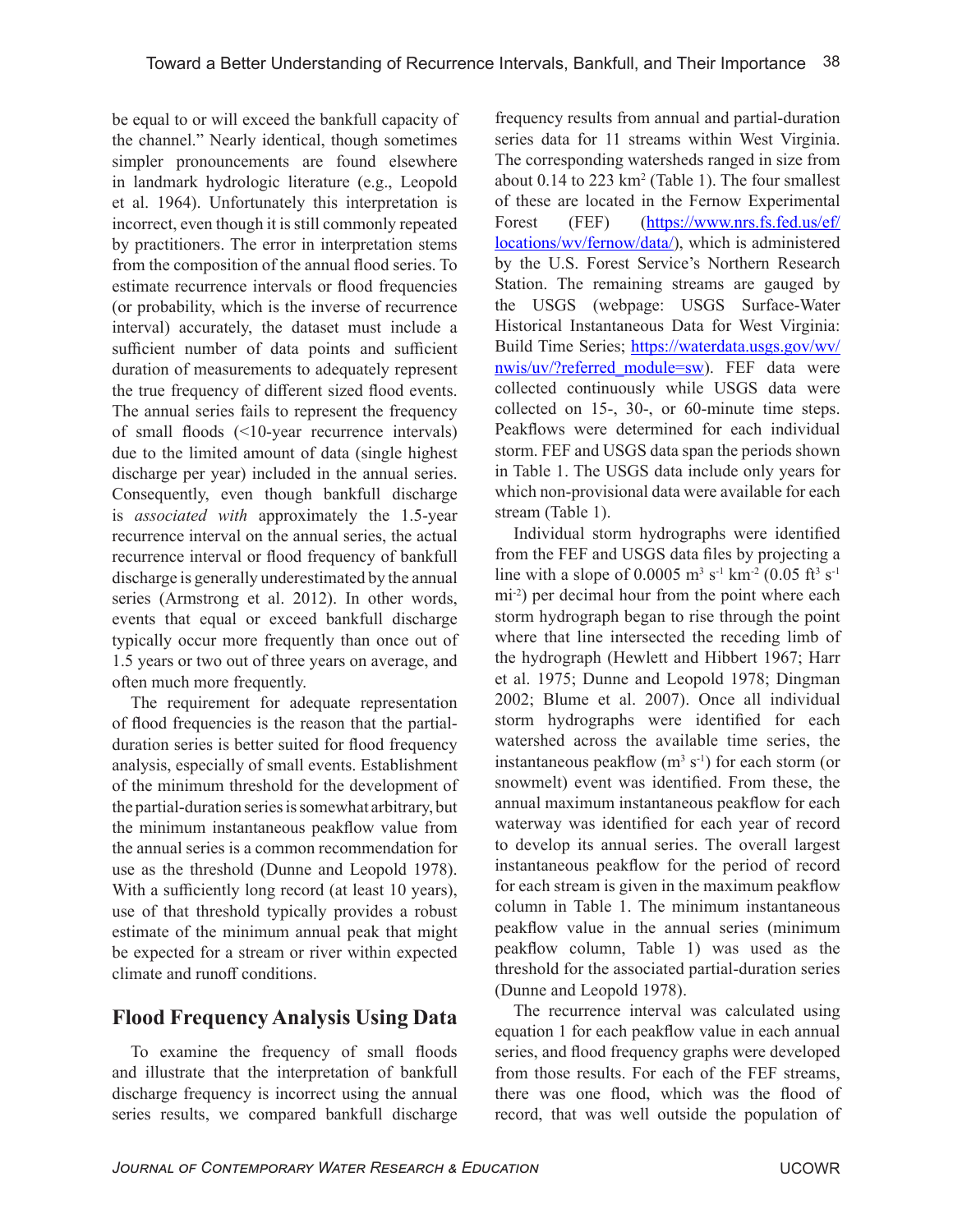| Waterway                                                | <b>Drainage</b><br>area<br>(km <sup>2</sup> ) | <b>Years</b><br>gauged | <b>Number</b><br>of years | <b>Maximum</b><br>peakflow<br>from<br>annual<br>series<br>$(m^3 s^{-1})$ | <b>Minimum</b><br>peakflow<br>from<br>annual<br>series<br>$(m^3 s^{-1})$ | <b>Flow at</b><br>$1.5$ -yr RI<br>from<br>annual<br>series<br>$(m^3 s^{-1})$ | <b>RI</b> from<br>PD series<br>associated<br>with annual<br>$1.5$ -yr RI<br>(yr) |
|---------------------------------------------------------|-----------------------------------------------|------------------------|---------------------------|--------------------------------------------------------------------------|--------------------------------------------------------------------------|------------------------------------------------------------------------------|----------------------------------------------------------------------------------|
| Fernow WS13                                             | 0.14                                          | 1989-2016              | 28                        | 0.282                                                                    | 0.035                                                                    | 0.084                                                                        | 4.63                                                                             |
| Fernow WS10                                             | 0.15                                          | 1985-2016              | 32                        | 0.279                                                                    | 0.030                                                                    | 0.068                                                                        | 3.98                                                                             |
| Fernow WS4                                              | 0.39                                          | 1952-2016              | 65                        | 0.72                                                                     | 0.077                                                                    | 0.157                                                                        | 3.75                                                                             |
| Fernow WS14                                             | 1.32                                          | 1994-2016              | 23                        | 1.96                                                                     | 0.345                                                                    | 0.56                                                                         | 2.84                                                                             |
| Sand Run<br>(USGS 03052500)                             | 37.0                                          | 1998-2017              | 20                        | 84.7                                                                     | 11.3                                                                     | 19.0                                                                         | 2.37                                                                             |
| <b>Panther Creek</b><br>(USGS 03213500)                 | 80.3                                          | 2003-2017              | 15                        | 162.5                                                                    | 13.4                                                                     | 37.6                                                                         | 3.19                                                                             |
| <b>East Fork</b><br>Twelvepole Creek<br>(USGS 03206600) | 98.2                                          | 1997-2017              | 21                        | 214.4                                                                    | 11.7                                                                     | 38.5                                                                         | 4.12                                                                             |
| Peters Creek<br>(USGS 03191500)                         | 104.1                                         | 2004-2017              | 14                        | 214.4                                                                    | 20.0                                                                     | 35.8                                                                         | 2.67                                                                             |
| Piney Creek<br>(USGS 03185000)                          | 136.5                                         | 2003-2017              | 15                        | 85.8                                                                     | 17.2                                                                     | 32.8                                                                         | 2.95                                                                             |
| <b>Shavers Fork River</b><br>(USGS 03067510)            | 155.9                                         | 2001-2017              | 17                        | 300.2                                                                    | 73.9                                                                     | 122.8                                                                        | 2.76                                                                             |
| <b>Blackwater River</b><br>(USGS 03066000)              | 222.5                                         | 1997-2017              | 21                        | 117.2                                                                    | 34.3                                                                     | 57.5                                                                         | 4.80                                                                             |

**Table 1.** Streams and rivers used in the annual series and partial-duration (PD) series analysis. RI = recurrence interval. The minimum annual peakflow for each waterway was used as its threshold for the partial-duration series.

the remaining instantaneous peakflow values. Each of those extreme values was included in the rankings and recurrence interval calculations, but as recommended by Dalrymple (1960) those extreme values were not used for fitting the flood frequency curves.

The values in the second to last column in Table 1 are the discharges  $(m<sup>3</sup> s<sup>-1</sup>)$  associated with the 1.5-year recurrence interval on the annual series, or bankfull discharge, for purposes of illustration. Each of the bankfull discharge values from the annual series then was applied to the flood frequency curves developed from the partialduration series to determine the corresponding

recurrence intervals for each stream for the partial series. Those recurrence intervals from the partialduration series are all larger than those from the annual series (last column in Table 1), which is expected since the partial-duration series contains more flood events than the annual series.

The numbers of events included in the partialduration series (i.e., those that were above the minimum threshold) for the watersheds are shown in Table 2. The peakflows identified as being above the minimum threshold within each watershed were found to be independent using the Durbin-Watson test for autocorrelation (SAS Institute Inc. 2013). Consequently, all peakflows above the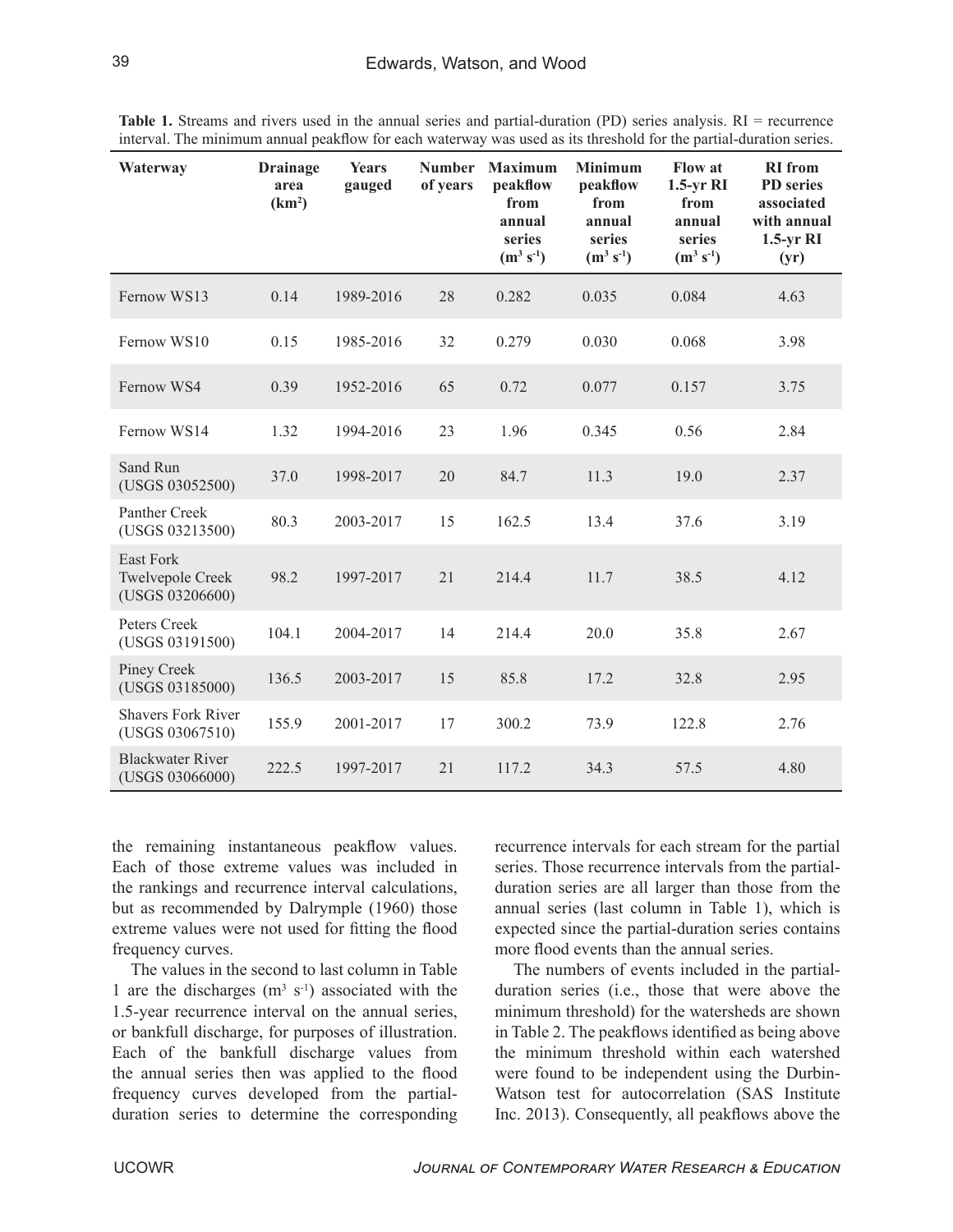| Waterway                                      | Number of<br>years | <b>Total number of</b><br>events with peakflow<br>$\geq$ PD threshold | <b>Number of events</b><br>with peakflow $\geq$<br>annual 1.5-yr RI | Mean number of<br>events/year $\ge$ annual<br>$1.5$ -yr RI |
|-----------------------------------------------|--------------------|-----------------------------------------------------------------------|---------------------------------------------------------------------|------------------------------------------------------------|
| Fernow WS13                                   | 28                 | 167                                                                   | 35                                                                  | 1.25                                                       |
| Fernow WS10                                   | 32                 | 170                                                                   | 40                                                                  | 1.25                                                       |
| Fernow WS4                                    | 65                 | 274                                                                   | 68                                                                  | 1.05                                                       |
| Fernow WS14                                   | 23                 | 95                                                                    | 30                                                                  | 1.30                                                       |
| Sand Run<br>(USGS 03052500)                   | 20                 | 58                                                                    | 25                                                                  | 1.25                                                       |
| Panther Creek<br>(USGS 03213500)              | 15                 | 51                                                                    | 13                                                                  | 0.87                                                       |
| East Fork Twelvepole Creek<br>(USGS 03206600) | 21                 | 104                                                                   | 25                                                                  | 1.19                                                       |
| Peters Creek<br>(USGS 03191500)               | 14                 | 54                                                                    | 23                                                                  | 1.64                                                       |
| Piney Creek<br>(USGS 03185000)                | 15                 | 68                                                                    | 25                                                                  | 1.67                                                       |
| <b>Shavers Fork River</b><br>(USGS 03067510)  | 17                 | 52                                                                    | 20                                                                  | 1.18                                                       |
| <b>Blackwater River</b><br>(USGS 03066000)    | 21                 | 88                                                                    | 18                                                                  | 0.86                                                       |

**Table 2.** Metrics associated with the partial-duration (PD) series. RI = recurrence interval.

threshold were retained in the final partial-duration series dataset.

One-fifth to just under half of those events, depending on the stream/river, had instantaneous peakflows that equaled or exceeded the bankfull discharge associated with the annual 1.5-year recurrence interval on the annual series (Table 2, Events with flow  $\geq$  annual RI 1.5 column). The mean number of events per year (Table 2) confirms that the frequency of events for which at least bankfull discharge occurred exceeds the average frequency of once every 1.5 years (or 0.666). For most of these waterways, floods with peakflows that equaled or exceeded bankfull discharge occurred, on average, at least twice that frequently. However, those values represent only the averages and every year is unique. Years with no flood events or only one flood did occur, as did

years with multiple events (Figure 1). Indeed, 9 of the 11 waterways had at least one year with four or five flood events, and that flood frequency was observed even for shorter-duration streamflow records. That all 11 channels had at least a single year with no bankfull discharge (Figure 1), indicates that using the minimum annual value for the threshold provided robust datasets of lowend high flow data for examining small flood frequencies.

### **Discussion**

For illustrative purposes, the concepts and analyses presented in this paper were framed in terms of the accepted tenet that the bankfull discharge recurrence interval is at 1.5 years on the annual series. However, we fully recognize that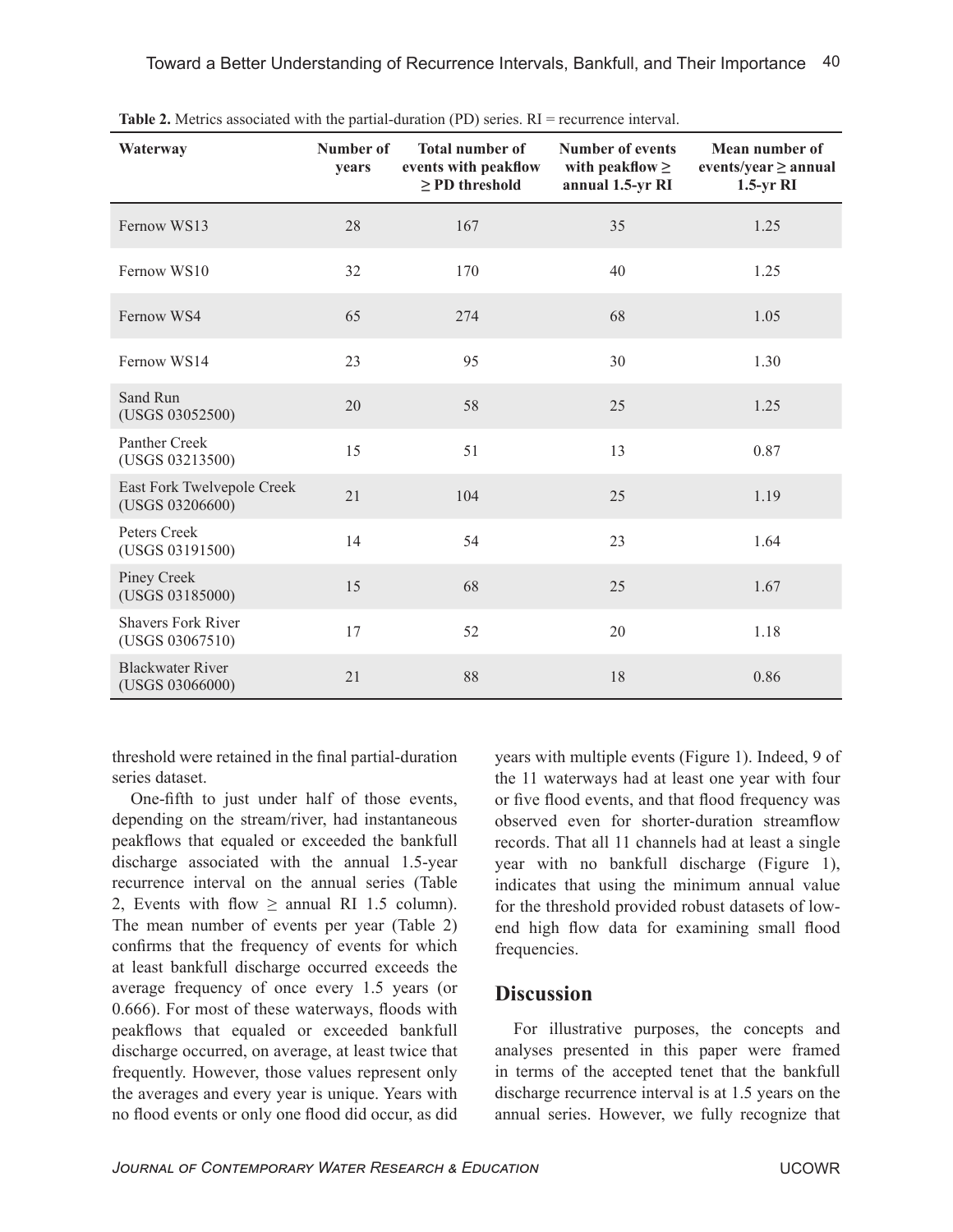

**Figure 1.** Frequency that each number of events per year with peakflows equal or exceeding bankfull discharge (based on 1.5-year recurrence interval) occurred for each of the watersheds. N refers to the number of years of record included in the analysis. See Table 1 for the specific years included.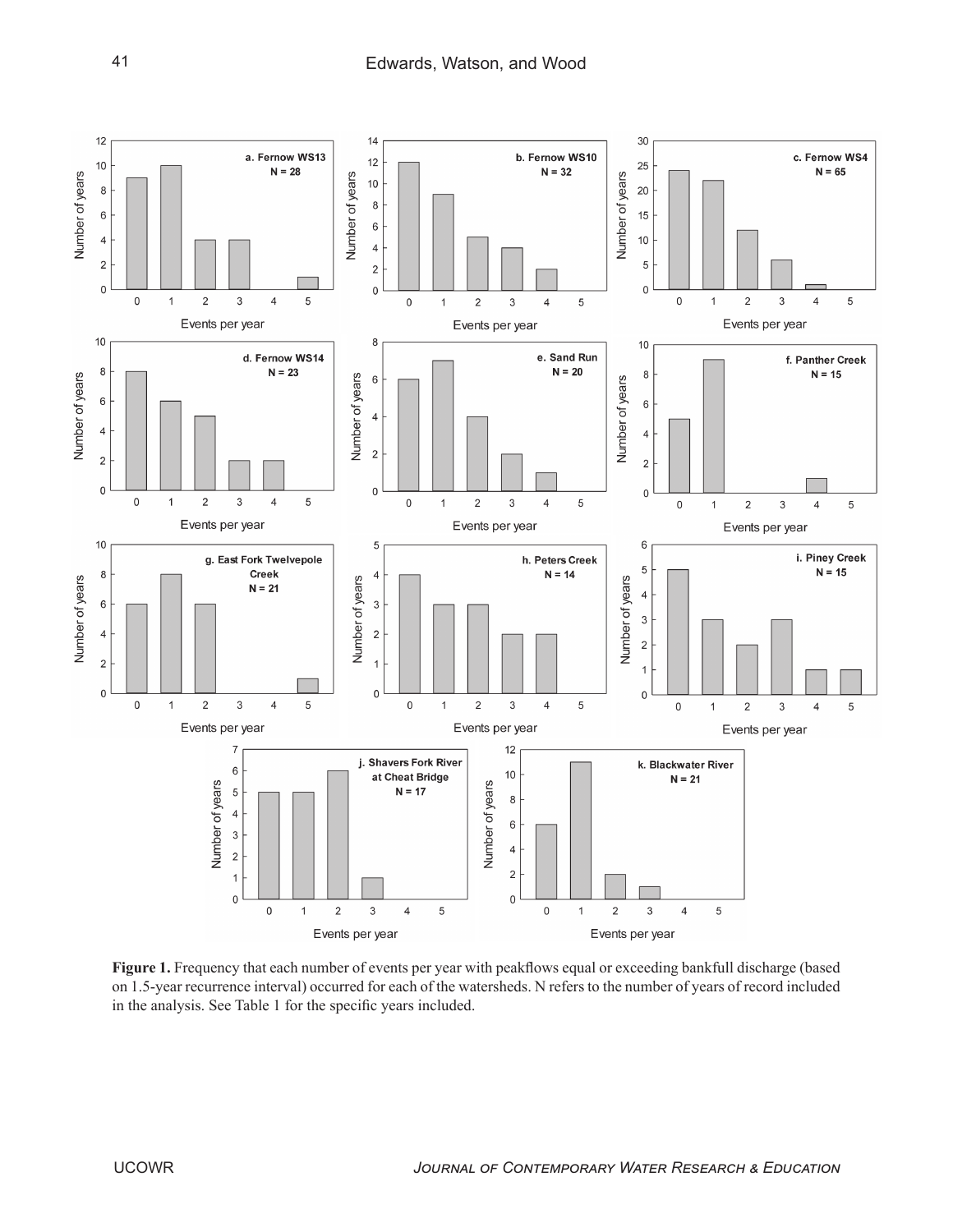there is variation among streams in the bankfull recurrence interval. Most values reported in the literature appear to fall somewhere within the 1 to 4-year recurrence interval on the annual series (e.g., Williams 1978; Andrews 1980; Petit and Pauquet 1997; Castro and Jackson 2007; Ahilan et al. 2013), but some streams have bankfull discharge recurrence intervals reported to be as high as a few decades (Williams 1978; Ahilan et al. 2013). In practice it is necessary to collect sufficient data and make thorough observations for streams in the region of interest to more accurately estimate and confirm bankfull in the field. Throughout much of West Virginia we have found that bankfull often is associated with a 1.3 year recurrence interval on the annual series, rather than 1.5 years; consequently, where appropriate we use the 1.3-year recurrence interval and associated discharge in fluvial applications. In all situations, bankfull should be determined locally from field conditions, and the associated discharge should be determined before proceeding with any type of action or assessment.

As noted previously, the annual series provides a useful diagnostic tool for estimating and confirming bankfull, while the frequency of bankfull discharges or other small floods should be determined from the partial-duration series. It is incorrect to describe bankfull discharge as the event that occurs only two out of every three years (or once every 1.5 years), even though this remains a commonly held and repeated interpretation and definition (e.g., Rosgen 1994, 1996; Harman and Jennings 1999; Vermont Agency of Natural Resources 2004; Mulvihill et al. 2009), largely due to this original misinterpretation in several important, early hydrology treatises (Leopold et al. 1964; Dunne and Leopold 1978) that otherwise provided indispensable information. However, for most waterways, a flood that occurs only two out of every three years is much bigger than the true bankfull flood.

Fundamentally, bankfull discharge is independent of the series from which it is associated or determined; bankfull discharge is whatever it is for the stream or river of interest – only the accurate estimation of flood frequency depends upon flood series. Because hydrologists and fluvial geomorphologists involved in natural stream

design develop channel designs based on bankfull discharge and not flood frequency, there is little chance that errors in design dimensions will result simply from using the wrong series. That said, the authors have had experience with a regulator whose metric of an approved design was based on requiring a specified flood frequency (three floods per year). While flood frequency and bankfull discharge are related on the partial-duration series, we have shown that there is substantial variability in the frequency from year to year (Figure 1). Therefore, there is risk in predicating channel design on a required number of floods per year, rather than an average number per year (based on the flood frequency curve from the partial-duration series). The former channel would likely have a much smaller width and depth, and be able to convey less water than a stable channel in order to ensure flooding a predefined number of times per year, including during years when no bankfull events would have occurred.

Eventually such undersized channels will readjust and develop larger and more stable width and depth dimensions, but during the period of readjustment the location of the channel may move laterally within the floodplain. This is because in a channel, bankfull discharge has the power to move a certain amount of sediment and a certain maximum particle size, and stream reaches do not exist in isolation and are influenced by both upstream and downstream conditions. Bedload delivery from upstream, where channel dimensions are not undersized, will fill and clog the smaller, re-designed reach since it is too small to transport the full volume of water and bedload. The energy of the water will cut around the reach in areas of the bank that are less resistant to eroding than the bedload-choked channel. Eventually a channel will develop that has width and depth dimensions and other energy-controlling attributes that are appropriate for the true bankfull discharge. Unfortunately from the human perspective the position of the new channel may be less desirable than the original position.

Undesirable outcomes also result when channels are intentionally manipulated to reduce the frequency of flooding. These actions disregard, often due to ignorance, the processes to which all channels are subject in their continued evolution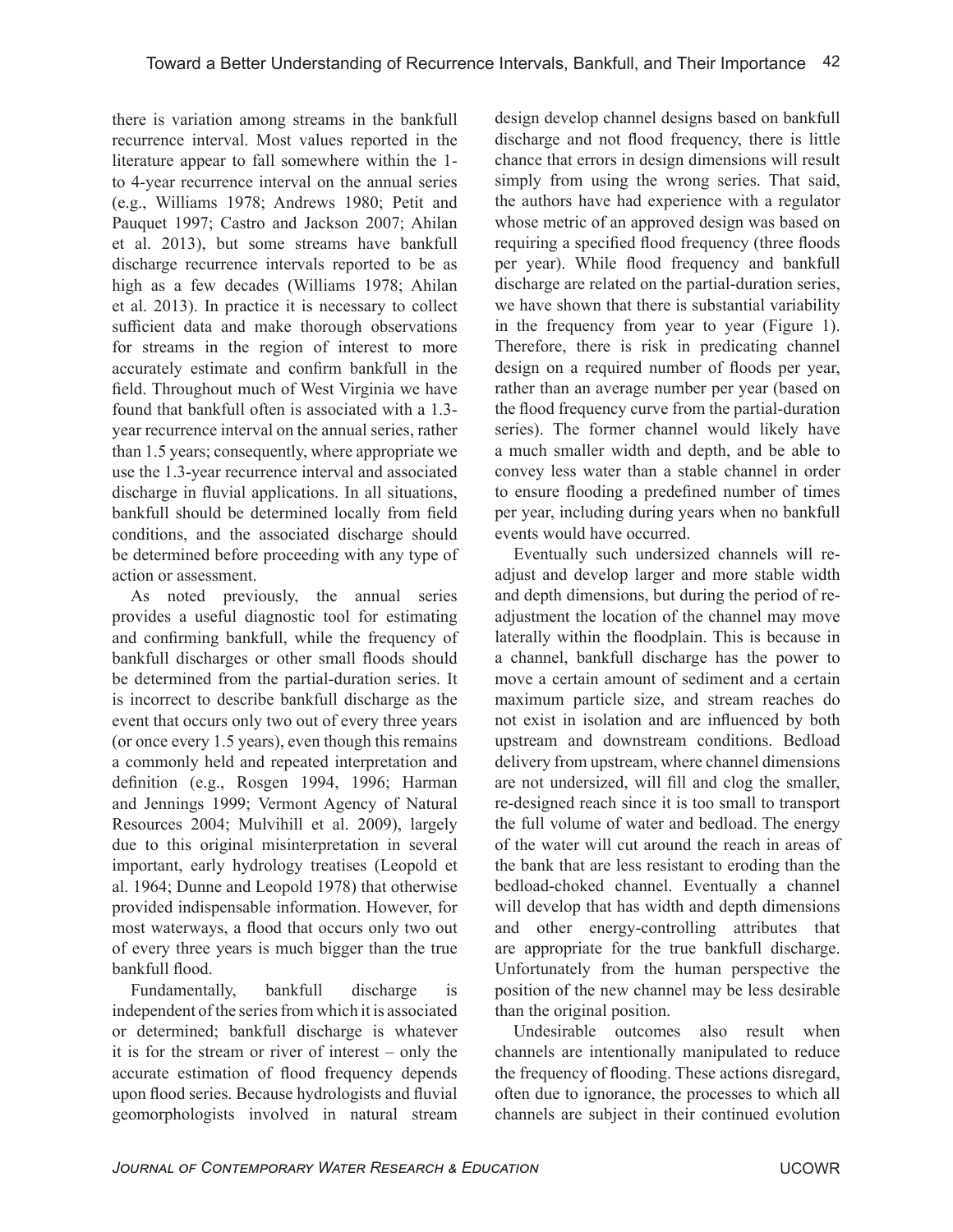to maintain or return to dynamically stable conditions. Reducing the frequency of flooding usually takes the form of treatments that increase in-channel water storage; thus, overflow onto the floodplain occurs less frequently than it would naturally. Actions aimed at reducing flooding include dredging, flood wall construction, and other similar types of flood containment.

Most treatments aimed at increasing storage are focused primarily on deepening the channel because surface landowners are sensitive to losing acreage. A channel that is deepened below its natural bankfull depth is considered disconnected from its floodplain – which is actually the desired effect of dredging. However, disconnection from the floodplain results in drier floodplain soils, which can significantly affect floodplain-dependent land uses such as agricultural operations. A lower channel bed also can deplete groundwater reserves; more of the aquifer is intercepted by the channel, allowing emergent flow to leave the watershed quickly as concentrated streamflow rather than remaining in the aquifer. Lowering the water table further disconnects groundwater from floodplain soils, thereby exacerbating droughty conditions.

Channel widening is sometimes included as part of flood control operations. Unintended effects of widening include intensifying low-flow conditions. In an over-widened channel, low flows are spread over a wider distance, making them shallower than they would be in a more-stable channel configuration. This condition often results in disconnected refugia in which aquatic organisms are stranded in small pools where food, oxygen, suitable temperatures, and cover may be limited, exceeding tolerances for organism survival.

Regardless of the technique used to increase water storage (dredging, flood walls, etc.), during high flows the water's energy continues to build within the channel, exceeding the maximum energy of true bankfull because the flow cannot spill onto the floodplain. As the energy of the water builds with increasing volume, the shear stress likewise increases, leading to channel scour, erosion of the floodplain once flooding begins (which can include lateral channel migration and re-alignment elsewhere on the floodplain), and the transport and deposition within and outside the channel of more sediment, as well as more and larger-sized bedload.

## **Conclusion**

The annual flood series, while extremely useful as a diagnostic tool for identifying and/ or confirming bankfull discharge, is misleading when used to quantify the frequency of high probability events (i.e., small floods). Even some practitioners of hydrology do not fully understand the differences, applications, and interpretations of the annual and partial-duration series. It is extremely important for these series to be taught comprehensively so their uses are fully understood. It is important to understand that floods are natural events that do and should occur frequently and floodplains are an integral part of every river system. This understanding is critical to protecting water resources and aquatic health, as well as for protecting human lives and making informed decisions for watershed planning and management.

# **Author Bio and Contact Information**

PAMELA J. EDWARDS (corresponding author) is a retired research hydrologist with the USDA Forest Service, Northern Research Station in Parsons, WV. Her research focused on the effects of forest management on water quality, streamflow and stream stability, and the development and effectiveness of best management practices for protecting water, riparian, and aquatic resources. She can be reached at **h2ologicwv**@gmail.com.

**Edward A. Watson** is a hydrologist in Davis, WV. He has practiced stream design and construction throughout the Mid-Atlantic region for 14 years, and has worked in watershed restoration for more than 20 years. He can be reached at [edwardawatson@gmail.com.](mailto:edwardawatson%40gmail.com?subject=)

**FREDERICA WOOD** is a Natural Resources Specialist with the USDA Forest Service, Northern Research Station in Parsons, WV. She has worked extensively with watershed scientists and hydrologists over her 31 years with the agency in topics related to streamflow and water quality. She can be reached at [frederica.wood@usda.gov](mailto:frederica.wood%40usda.gov?subject=).

# **References**

- Ahilan, S., J.J. O'Sullivan, M. Bruen, N. Brauders, and D. Healy. 2013. Bankfull discharge and recurrence intervals in Irish rivers. Proceedings of the Institution of Civil Engineers. *Water Management*  166(7): 381-393.
- Andrews, E.D. 1980. Effective and bankfull discharges of streams in the Yampa River Basin, Colorado and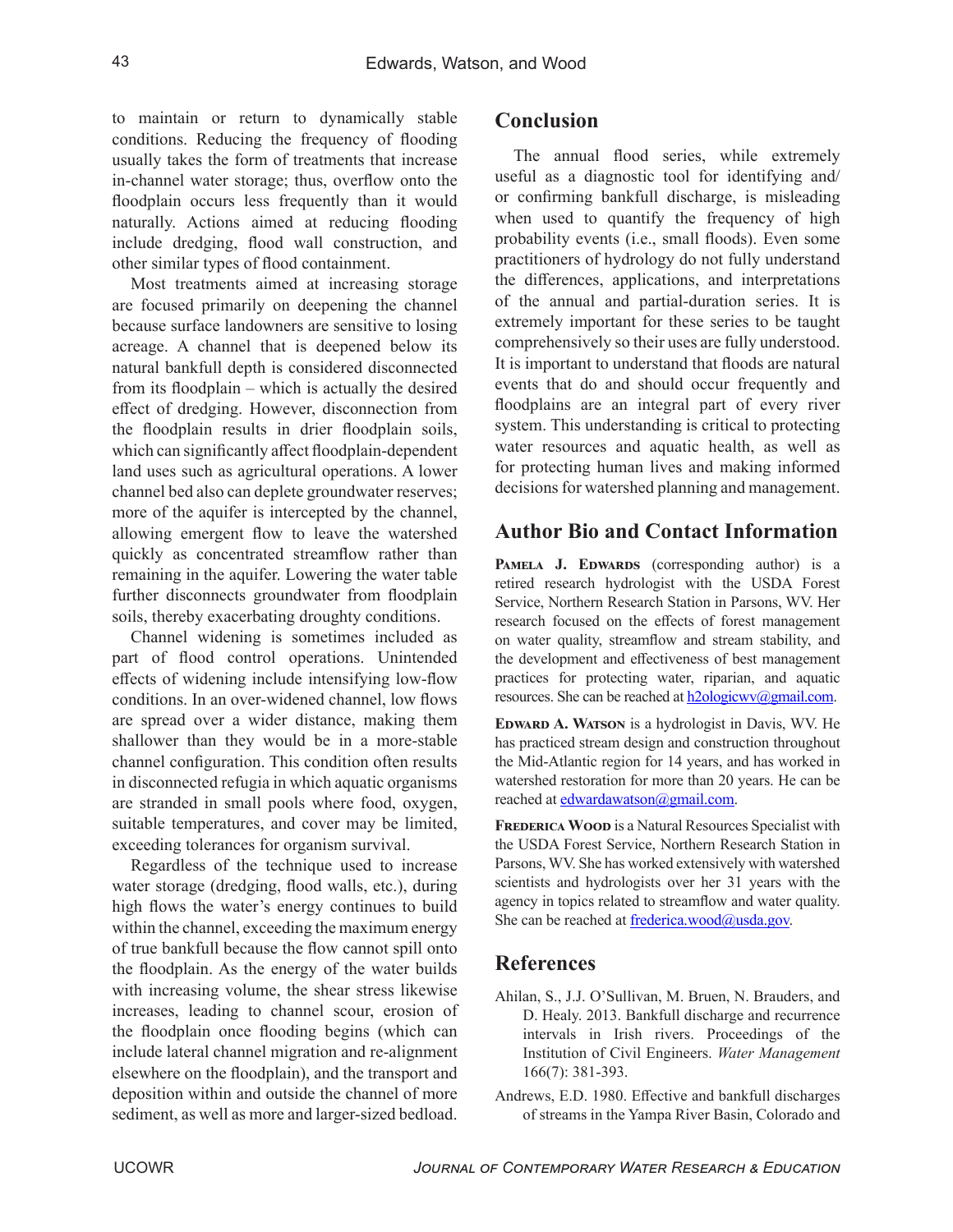Wyoming. *Journal of Hydrology* 46(3): 311-330.

- Armstrong, W.H., M.J. Collins, and N.P. Snyder. 2012. Increased frequency of low-magnitude floods in New England. *Journal of the American Water Resources Association* 48(2): 306-320.
- Beguería, S. 2005. Uncertainties in partial duration series modelling of extremes related to the choice of the threshold value. *Journal of Hydrology* 303(1- 4): 215-230.
- Benson, M.A. 1968. Uniform flood-frequency estimating methods for federal agencies. *Water Resources Research* 4(5): 891-908.
- Blume, T., E. Zehe, and A. Bronstert. 2007. Rainfallrunoff response, event-based runoff coefficients and hydrograph separation. *Hydrological Sciences Journal* 52(5): 843-862.
- Castro, J.M. and P.L. Jackson. 2007. Bankfull discharge recurrence intervals and regional hydraulic geometry relationships: Patterns in the Pacific Northwest, USA. *Journal of the American Water Resources Association* 37(5): 1249-1262.
- Copeland, R.R., D.S. Biedenharn, and J.C. Fischenich. 2000. Channel-forming Discharge. US Army Corps of Engineers. ERDC/CHL CHETN-VII-5. Available at: [http://www.spa.usace.army.mil/](http://www.spa.usace.army.mil/Portals/16/docs/civilworks/regulatory/Stream%20Information%20and%20Management/ERDC%20Channel%20Forming%20Discharge.pdf) [Portals/16/docs/civilworks/regulatory/Stream%20](http://www.spa.usace.army.mil/Portals/16/docs/civilworks/regulatory/Stream%20Information%20and%20Management/ERDC%20Channel%20Forming%20Discharge.pdf) [Information%20and%20Management/ERDC%20](http://www.spa.usace.army.mil/Portals/16/docs/civilworks/regulatory/Stream%20Information%20and%20Management/ERDC%20Channel%20Forming%20Discharge.pdf) [Channel%20Forming%20Discharge.pdf](http://www.spa.usace.army.mil/Portals/16/docs/civilworks/regulatory/Stream%20Information%20and%20Management/ERDC%20Channel%20Forming%20Discharge.pdf). Accessed March 21, 2019.
- Dalrymple, T. 1960. *Flood Frequency Analysis. Manual of Hydrology: Part 3. Flood-flow Techniques*. US Geological Survey Water Supply Paper 1543-A. Available at: <https://doi.org/10.3133/wsp1543A>. Accessed February 11, 2019.
- Dingman, S.L. 2002. *Physical Hydrology, Second Edition*. Waveland Press, Inc., Long Grove, Illinois.
- Dunne, T. and L.B. Leopold. 1978. *Water in Environmental Planning*. W.H. Freeman and Company, San Francisco, California.
- Dury, G.H., J.R. Hails, and H.B. Robbie. 1963. Bankfull discharge and the magnitude frequency series. *Australian Journal of Science* 26: 123-124.
- Harman, W.A. and G.D. Jennings. 1999. River Course— Application of the Rosgen Stream Classification System to North Carolina. North Carolina State Cooperative Extension Service. Available at: [https://content.ces.ncsu.edu/application-of-the](https://content.ces.ncsu.edu/application-of-the-rosgen-stream-classification-to-north-carolina)[rosgen-stream-classification-to-north-carolina.](https://content.ces.ncsu.edu/application-of-the-rosgen-stream-classification-to-north-carolina) Accessed February 11, 2019.
- Harr, R.D., W.C. Harper, J.T. Krygier, and F.S. Hsieh. 1975. Changes in storm hydrographs after road

building and clear-cutting in the Oregon Coast Range. *Water Resources Research* 11(3): 436-444.

- Harrelson, C.C, C.L. Rawlins, and J.P. Potyondy. 1994. *Stream Channel Reference Sites: An Illustrated Guide to Field Technique*. USDA Forest Service, Rocky Mountain Forest and Range Experiment Station. General Technical Report RM-245.
- Hewlett, J.D. and A.R. Hibbert. 1967. Factors affecting the response of small watersheds to precipitation in humid areas. In: *Forest Hydrology*, W.E. Sopper and H.W. Lull (Eds.). Pergamon Press, New York. pp. 275-290.
- Hickin, E.J. 1968. Channel morphology, bankfull stage and bankfull discharge of streams near Sydney. *Australian Journal of Science* 30(7): 274-275.
- Keast, D. and J. Ellison. 2013. Magnitude frequency analysis of small floods using the annual and partial series. *Water* 5(4): 1816-1829.
- Langbein, W.B. 1949. Annual floods and the partialduration flood series. *Transactions of the American Geophysical Union* 30(6): 879-881.
- Leopold, L.B. 1994. *A View of the River*. Harvard University Press, Cambridge, Massachusetts.
- Leopold, L.B., W.E. Emmett, H.L. Silvey, and D.L. Rosgen. 1995. *A Guide for Field Identification of Bankfull Stage in the Western United States* (video). USDA Forest Service, Rocky Mountain Forest and Range Experiment Station, Stream Systems Technology Center. Fort Collins, Colorado.
- Leopold, L.B., M.G. Wolman, and J.P. Miller. 1964. *Fluvial Processes in Geomorphology*. W.H. Freeman and Company, San Francisco, California.
- Mulvihill, C.I., B.P. Baldigo, S.J. Miller, D. DeKoskie, and J. DuBois. 2009. *Bankfull Discharge and Channel Characteristics of Streams in New York State*. US Geological Survey. Scientific Investigations Report 2009-5144.
- Petit, F. and A. Pauquet. 1997. Bankfull discharge recurrence interval in gravel-bed rivers. *Earth Surface Processes and Landforms* 22(7): 685-693.
- Rosgen, D.L. 1994. A classification of natural rivers. *Catena* 22(3): 169-199.
- Rosgen, D.L. 1996. *Applied River Morphology*. Wildland Hydrology Books, Pagosa Springs, Colorado.
- SAS Institute Inc. 2013. *SAS/ETS® 12.3 User's Guide*. SAS Institute Inc., Cary, North Carolina.
- Vermont Agency of Natural Resources. 2004. Vermont Stream Geomorphic Assessment: Appendix K, Identification of Bankfull Stage. Available at: